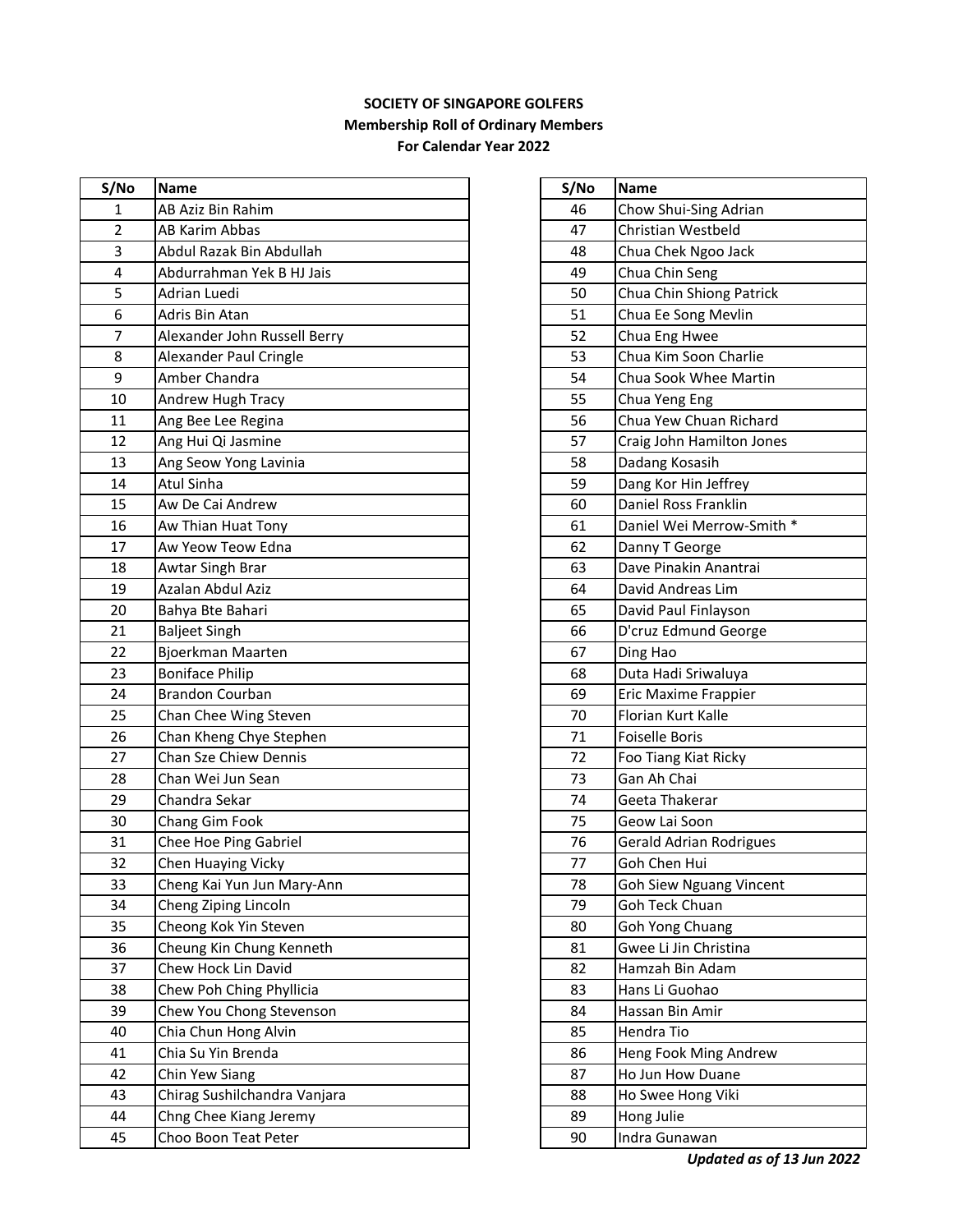| S/No | <b>Name</b>                | S/No | <b>Name</b>                    |
|------|----------------------------|------|--------------------------------|
| 91   | Ip Hong Lung Alan          | 136  | Liu Jingyi                     |
| 92   | Jack Stephen Hemsley       | 137  | Loh Hock Wai Allan             |
| 93   | Jagdamba Nautiyal          | 138  | Loh Kok Leong Watson           |
| 94   | Jasni Mohd Babu            | 139  | Loh Say Coon Shawn             |
| 95   | Jeanna D/O Narayan Das     | 140  | Loon Guo Liang Daniel          |
| 96   | Jeffrey Rollin             | 141  | Lor Chung Hui                  |
| 97   | Joandel Sylvain Jean-Marie | 142  | Lui Hung Kit                   |
| 98   | Kang Poh Sing Jason        | 143  | Ma Jun Bin Jason               |
| 99   | Koh Kim Tin Chris          | 144  | <b>Mahad Mohd Amin</b>         |
| 100  | Koh Ming Li                | 145  | Mahat Bin Ismail               |
| 101  | Kok Wah Loong Harry        | 146  | Mahinder Singh S/O Mokam Singh |
| 102  | Kong Peng Yin Richard      | 147  | <b>Mak Khay Ming</b>           |
| 103  | Kung Qing Ping Esther      | 148  | Manmeet Singh Saluja           |
| 104  | Lam Yong Beng Kelvin       | 149  | Maswari Bin Muslim             |
| 105  | Lau Hsiao Loong Andy       | 150  | Matteo Beltrami                |
| 106  | Laurent Bernard M Foret    | 151  | Matthew Rigby                  |
| 107  | Lee Cheow Pei Daphne       | 152  | Mealin Kevin Archiebald        |
| 108  | Lee Chong Yinn Dylan       | 153  | Michael James Walker           |
| 109  | Lee Jian Yong              | 154  | Mohamed Michael Ali            |
| 110  | Lee Jim How                | 155  | Mohamed Tahir Bin Ali          |
| 111  | Lee Lian Hua Roy           | 156  | Mohammad Sjarifuddin           |
| 112  | Leng Fat Cheng             | 157  | Mohd Haniff Bin Mohd Zain      |
| 113  | Leong Ee Leng              | 158  | Mohd Rohazlan Bin Sadilan      |
| 114  | Leow Soon Meng Lionel      | 159  | Mohd Shah Bin Abu Bakar        |
| 115  | Li Chao Feng Alan          | 160  | Morgan Tan                     |
| 116  | Li Kwok Cheung Philip      | 161  | Muhammad Adry Miko Pratama     |
| 117  | Liang Jian Feng            | 162  | Muhammad Hafiz Bin Abdullah    |
| 118  | Liew Gee Huat Desmond      | 163  | Murli Krishna Adury            |
| 119  | Liew Li Ting               | 164  | Mustafa Bin Ali                |
| 120  | Liew Mei Hoon Jeslyn       | 165  | Nakade Atsushi                 |
| 121  | Liew Weng Hoong Vincent    | 166  | Neo Eng Kee James              |
| 122  | Lim Beng Chuan Jeffrey     | 167  | Ng Chee Siong Nicholas         |
| 123  | Lim Cheng Soon Clarence    | 168  | Ng Hwee Lee                    |
| 124  | Lim Gek Neo Janet          | 169  | Ng Keng Yin Steve              |
| 125  | Lim Hui Ping Natalie       | 170  | Ng Khai Song                   |
| 126  | Lim Hwee Nan               | 171  | Ng Lap Che Steven              |
| 127  | Lim Peng Sing Vincent      | 172  | Ng Tiow Khoon                  |
| 128  | Lim Teng Aun Denis         | 173  | Ng Zhi Wei Darren              |
| 129  | Lim Teng Cheong            | 174  | <b>Ngiam Tee Hong</b>          |
| 130  | Lim Wee Hun Charles        | 175  | Nicholas John Merrow-Smith     |
| 131  | Lim Yeow Choon Daniel      | 176  | Nina Kristina Sammann          |
| 132  | Lim Yuh Huei               | 177  | Nor Ashikin Bte Samsudin       |
| 133  | Lin Jing Priscilla         | 178  | Oh Chin Po Alex                |
| 134  | Liow Ming Han Lincoln      | 179  | Olly Joviadi Aulia             |
| 135  | Liow Tek Fuw Larry         | 180  | Omar Saniff                    |
|      |                            |      |                                |

| S/No | <b>Name</b>                    |
|------|--------------------------------|
| 136  | Liu Jingyi                     |
| 137  | Loh Hock Wai Allan             |
| 138  | Loh Kok Leong Watson           |
| 139  | Loh Say Coon Shawn             |
| 140  | Loon Guo Liang Daniel          |
| 141  | Lor Chung Hui                  |
| 142  | Lui Hung Kit                   |
| 143  | Ma Jun Bin Jason               |
| 144  | Mahad Mohd Amin                |
| 145  | Mahat Bin Ismail               |
| 146  | Mahinder Singh S/O Mokam Singh |
| 147  | Mak Khay Ming                  |
| 148  | Manmeet Singh Saluja           |
| 149  | Maswari Bin Muslim             |
| 150  | Matteo Beltrami                |
| 151  | Matthew Rigby                  |
| 152  | Mealin Kevin Archiebald        |
| 153  | Michael James Walker           |
| 154  | <b>Mohamed Michael Ali</b>     |
| 155  | Mohamed Tahir Bin Ali          |
| 156  | Mohammad Sjarifuddin           |
| 157  | Mohd Haniff Bin Mohd Zain      |
| 158  | Mohd Rohazlan Bin Sadilan      |
| 159  | Mohd Shah Bin Abu Bakar        |
| 160  | Morgan Tan                     |
| 161  | Muhammad Adry Miko Pratama     |
| 162  | Muhammad Hafiz Bin Abdullah    |
| 163  | Murli Krishna Adury            |
| 164  | Mustafa Bin Ali                |
| 165  | Nakade Atsushi                 |
| 166  | Neo Eng Kee James              |
| 167  | Ng Chee Siong Nicholas         |
| 168  | Ng Hwee Lee                    |
| 169  | Ng Keng Yin Steve              |
| 170  | Ng Khai Song                   |
| 171  | Ng Lap Che Steven              |
| 172  | Ng Tiow Khoon                  |
| 173  | Ng Zhi Wei Darren              |
| 174  | Ngiam Tee Hong                 |
| 175  | Nicholas John Merrow-Smith     |
| 176  | Nina Kristina Sammann          |
| 177  | Nor Ashikin Bte Samsudin       |
| 178  | Oh Chin Po Alex                |
| 179  | Olly Joviadi Aulia             |
| 180  | Omar Saniff                    |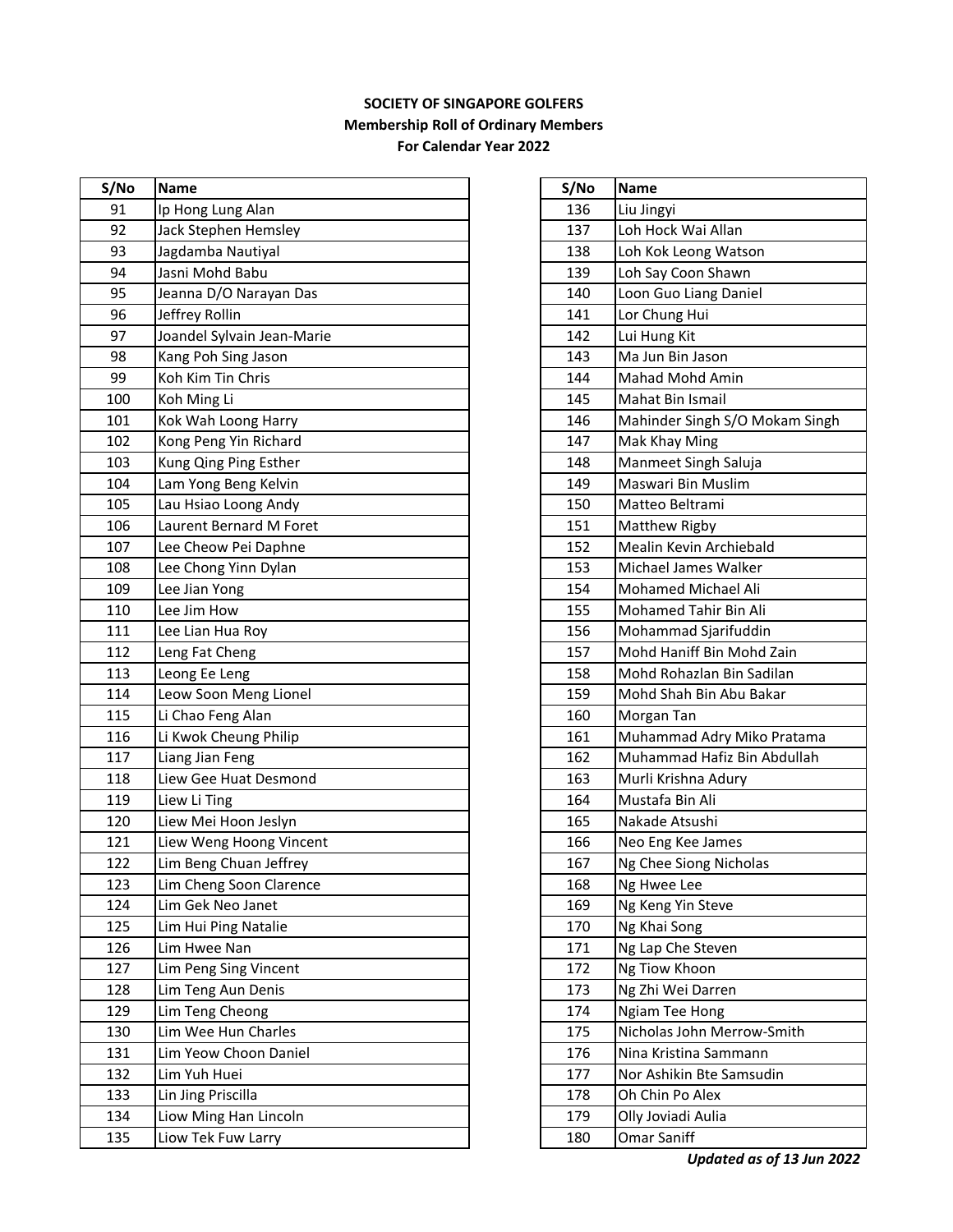| S/No | <b>Name</b>                      | S/No | Name                      |
|------|----------------------------------|------|---------------------------|
| 181  | Ong Lay Khuan Susan              | 226  | Tan Chee Beng Frederic    |
| 182  | Ong Lea Ling Helena              | 227  | Tan Chiew Heoh Claudine   |
| 183  | Ong Yi Lin Genevieve             | 228  | Tan Geok Kheng Francis    |
| 184  | Ooi Kai Yin Rachel               | 229  | Tan Jia Chinn Josephine   |
| 185  | Pang Kok Hwa Gabriel             | 230  | Tan Kwok Chuen            |
| 186  | Pang Kong Nyen                   | 231  | Tan Li Si Grace           |
| 187  | Pang Teck Kim Jason              | 232  | Tan Sock Kiang Susan      |
| 188  | Patt Weng Hoh Darren             | 233  | Tan Sor Hoon Amy          |
| 189  | Payet Nicolas                    | 234  | Tan Suan Jong John        |
| 190  | Philippot Julien Francois Robert | 235  | Tan Suat Yen Vicki        |
| 191  | Poh Seng Chuan Raymond           | 236  | Tan Tao Kwang Erwin       |
| 192  | Poon Wai Mun Jason               | 237  | Tan Thoo Ngee Philip      |
| 193  | Quek Tong Hwa Celine             | 238  | Tan Tzu Wei Fabian        |
| 194  | Raj Mohamed S/O Mohamed Sultan   | 239  | Tan Wee Ping Gavin        |
| 195  | Rajat Kumar Sharma               | 240  | Tan Yi Pin Bryan          |
| 196  | Ramesh Ganeshan Velu             | 241  | Tan Zhen An Willie        |
| 197  | Ranjit Singh S/O Makhan Singh    | 242  | Tay Boon Khim Nicholas    |
| 198  | Rasid Bin Mahfoz                 | 243  | Tay Kah Hao Dylan         |
| 199  | Reto Zimmermann                  | 244  | Tay Kian Boon Denis       |
| 200  | Robert Ian Honeyball             | 245  | Tay Siew Huat Michael     |
| 201  | Roger Wolf                       | 246  | Tay Wei Jin Danzel        |
| 202  | Rohit Shah                       | 247  | Tay Yew Chye Derrick      |
| 203  | Rosli Bin Hashim                 | 248  | Teo Chih Yung Daniel      |
| 204  | Said Bin Ali                     | 249  | Teo Chin Seng             |
| 205  | Shankar Sreenivas Bhukya         | 250  | Theodore Tan              |
| 206  | Siew Kok Weng Henry              | 251  | Thia Toh Kin Vincent      |
| 207  | Sim Hock Chye Isaac              | 252  | Thomas Yves Marie Boquien |
| 208  | Sim Soh Hong Serrin              | 253  | Tong Chin Ann Greg        |
| 209  | Sim Yi Ting Victoria             | 254  | Ungku Suhailah Bte Adam   |
| 210  | Soh Guan Choon                   | 255  | Vattas Pushkar Chander    |
| 211  | Soh Kim Soon David               | 256  | Voo Yaoting lan           |
| 212  | Soh Peng Lim Dominic             | 257  | Wee Peng Hong Daniel      |
| 213  | Soon Gud Voon                    | 258  | Wee Zong Rui              |
| 214  | Stephen John Haines              | 259  | Wilhelm Todd Korry        |
| 215  | Suhas Thakar                     | 260  | Wong Chee Pheng Norman    |
| 216  | Sumardi Bin Sidi                 | 261  | Wong Chee Wai Patrick     |
| 217  | Sun Zhao Cheng                   | 262  | Wong Chok Yeun            |
| 218  | Swee Eng Hok Don                 | 263  | Wong Hai Tin Kevin        |
| 219  | Sylvain Michel Alexandre Pingont | 264  | Wong See Leng Constance   |
| 220  | Tam Cha Yee Tracy                | 265  | Wong Sung-En Winston      |
| 221  | Tam Yee Cheong Kevin             | 266  | Wunna Lwin                |
| 222  | Tan Ah Kau David                 | 267  | Yap Kian Huat Andrew      |
| 223  | Tan Boon Par Benson              | 268  | Yau San Fatt Robin        |
| 224  | Tan Bun Hin Henry                | 269  | Yee Huan Pheng Andy       |
| 225  | Tan Changxin                     | 270  | Yeo Kim Seng Philip       |

| S/No | <b>Name</b>               |
|------|---------------------------|
| 226  | Tan Chee Beng Frederic    |
| 227  | Tan Chiew Heoh Claudine   |
| 228  | Tan Geok Kheng Francis    |
| 229  | Tan Jia Chinn Josephine   |
| 230  | Tan Kwok Chuen            |
| 231  | Tan Li Si Grace           |
| 232  | Tan Sock Kiang Susan      |
| 233  | Tan Sor Hoon Amy          |
| 234  | Tan Suan Jong John        |
| 235  | Tan Suat Yen Vicki        |
| 236  | Tan Tao Kwang Erwin       |
| 237  | Tan Thoo Ngee Philip      |
| 238  | Tan Tzu Wei Fabian        |
| 239  | Tan Wee Ping Gavin        |
| 240  | Tan Yi Pin Bryan          |
| 241  | Tan Zhen An Willie        |
| 242  | Tay Boon Khim Nicholas    |
| 243  | Tay Kah Hao Dylan         |
| 244  | Tay Kian Boon Denis       |
| 245  | Tay Siew Huat Michael     |
| 246  | Tay Wei Jin Danzel        |
| 247  | Tay Yew Chye Derrick      |
| 248  | Teo Chih Yung Daniel      |
| 249  | Teo Chin Seng             |
| 250  | Theodore Tan              |
| 251  | Thia Toh Kin Vincent      |
| 252  | Thomas Yves Marie Boquien |
| 253  | Tong Chin Ann Greg        |
| 254  | Ungku Suhailah Bte Adam   |
| 255  | Vattas Pushkar Chander    |
| 256  | Voo Yaoting lan           |
| 257  | Wee Peng Hong Daniel      |
| 258  | Wee Zong Rui              |
| 259  | Wilhelm Todd Korry        |
| 260  | Wong Chee Pheng Norman    |
| 261  | Wong Chee Wai Patrick     |
| 262  | Wong Chok Yeun            |
| 263  | Wong Hai Tin Kevin        |
| 264  | Wong See Leng Constance   |
| 265  | Wong Sung-En Winston      |
| 266  | Wunna Lwin                |
| 267  | Yap Kian Huat Andrew      |
| 268  | Yau San Fatt Robin        |
| 269  | Yee Huan Pheng Andy       |
| 270  | Yeo Kim Seng Philip       |